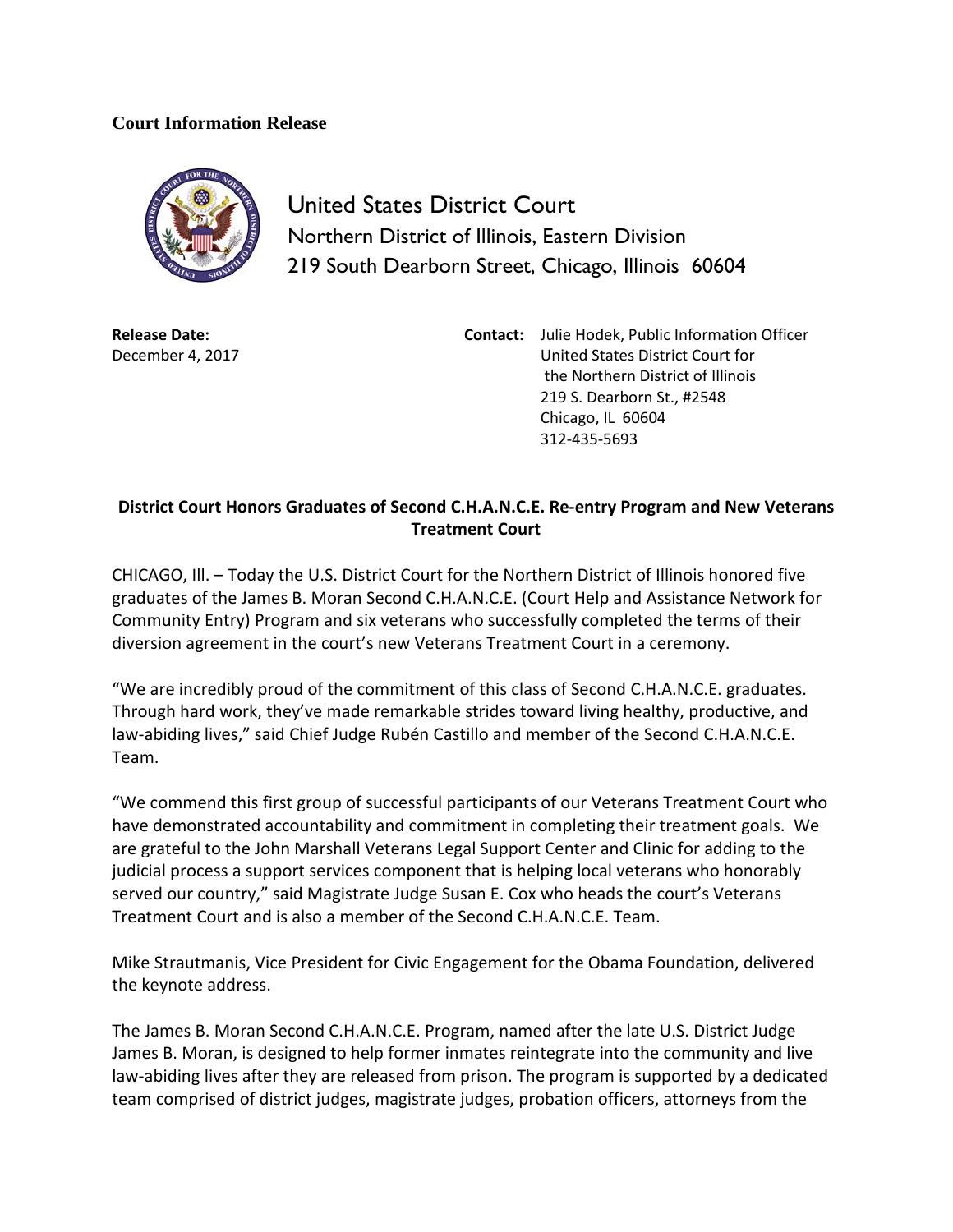Federal Defender Program, assistant U.S. attorneys, and drug treatment specialists who are there to assist participants with the social, employment, and other challenges that confront individuals returning to the community from prison.

Bi-monthly court sessions address participants' progress and performance on federal supervision. Each participant is given the opportunity to speak about current challenges, to share experiences and to receive feedback from other participants and from program team members. In addition to the participants' original federal supervision requirements, all participants are expected to follow through with individualized goals set by the court team and to comply with the Second C.H.A.N.C.E. Program requirements. Participants receive rewards, incentives and sanctions, when necessary, to promote positive efforts and encourage a drugfree lifestyle. Individuals who successfully complete the Second C.H.A.N.C.E. Program are rewarded with a reduction of federal supervision.

The Second C.H.A.N.C.E. Program is now in its seventh year. Chief Judge Rubén Castillo, District Judge Sara L. Ellis, Magistrate Judge Susan E. Cox, and Magistrate Judge Sidney I. Schenkier all serve on the Second C.H.A.N.C.E. Team.

Established in October 2016, the Veterans Treatment Court is aimed at assisting veterans charged with federal misdemeanors in addressing underlying behaviors and illnesses that may benefit from treatment. In collaboration with the John Marshall Law School Veterans Legal Support Center and Clinic, the court established a program under which veterans who were honorably discharged and have been charged with a federal misdemeanor offense may enter into a diversion agreement with the U.S. Attorney's Office. With assistance from the John Marshall Veterans Legal Support Center and Clinic, charged veterans enter and complete programs focusing on PTSD, anger management, mental health, drug and alcohol addiction. Participating veterans meet with Magistrate Judge Susan E. Cox, who presides over the Veterans Treatment Court, on a monthly basis to review their progress. Those who successfully complete treatment and commit no new offenses will not be prosecuted.

##